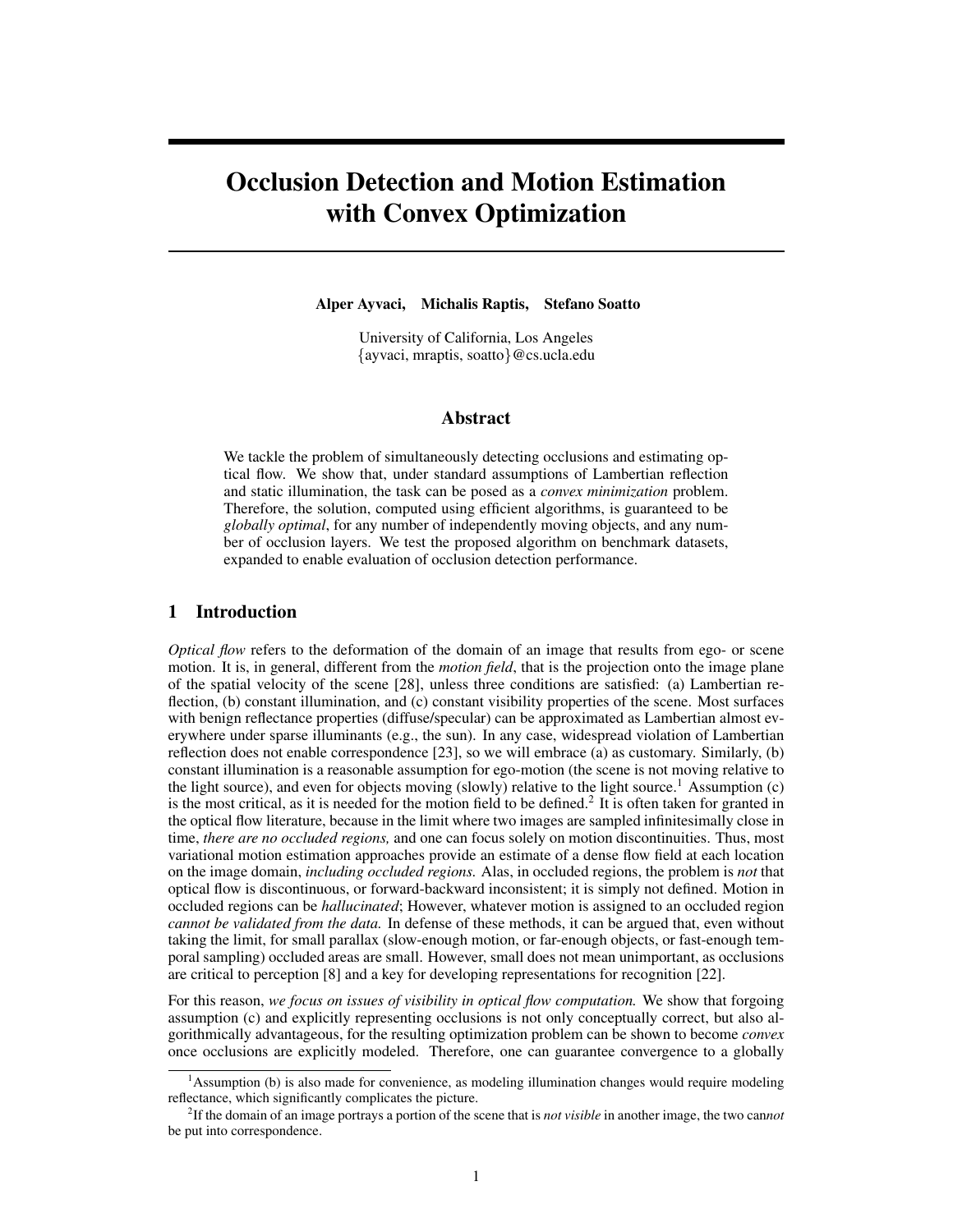optimal solution regardless of initial conditions (sect. 2). We adapt Nesterov's efficient optimization scheme to our problem (sect. 3), and test the resulting algorithm on benchmark datasets (sect. 4), including evaluation of occlusion detection (sect. 1.2).

#### 1.1 Related Work

The most common approach to handling occlusions in the optical flow literature is to define them as regions where forward and backwards motion estimates are inconsistent [19, 1]. Most approaches return estimates of motion in the occluded regions, where they cannot be *invalidated:* As we have already pointed out, in an occluded region one cannot determine a motion field that maps one image onto another, because the scene is not visible in one of the two. Some approaches [11, 4], while also exploiting motion symmetry, discount occlusions by weighting the data fidelity with a monotonically decreasing function. The resulting problem is non-convex, and therefore the proposed alternating minimization techniques can be prone to local minima. An alternate approach [15, 14, 25] is to formulate joint motion estimation and occlusion detection in a discrete setting, where it is NPhard. Various approximate solutions using combinatorial optimization require fine quantization and, therefore, suffer from a large number of labels which results in loose approximation bounds. Another class of methods uses the motion estimation residual to classify a location as occluded or visible wither with a direct threshold on the residual [30] or with a more elaborate probabilistic model [24]. In each case, the resulting optimization is non-convex.

#### 1.2 Evaluation

Optical flow estimation is a mature area of computer vision, and benchmark datasets have been developed, *e.g.,* [2]. Unfortunately, no existing benchmark provides ground truth for occluded regions, nor a scoring mechanism to evaluate occlusion detection performance. Motion estimates are scored even in the occluded regions, where the data does not support them. Since our primary goal is to detect occlusions, we have produced a new benchmark by taking a subset of the training data in the Middlebury dataset, and hand-labeled occluded regions. We then use the same evaluation method of the Middlebury *for the (ground truth) regions that are co-visible* in at least two images. This provides a motion estimation score. Then, we provide a separate score for occlusion detection, in terms of precision-recall curves.

## 2 Joint Occlusion Detection and Optical Flow Estimation

In this section, we show how the assumptions (a)-(b) can be used to formulate occlusion detection and optical flow estimation as a joint optimization problem. Let  $I: D \subset \mathbb{R}^2 \times \mathbb{R}^+ \to \mathbb{R}^+$ ;  $(x, t) \mapsto$  $I(x, t)$  be a grayscale time-varying image defined on a domain  $D$ . Under the assumptions (a)-(b), the relation between two consecutive frames in a video  $\{I(x,t)\}_{t=0}^T$  is given by

$$
I(x,t) = \begin{cases} I(w(x,t),t+dt) + n(x,t), & x \in D \backslash \Omega(t;dt) \\ \rho(x,t), & x \in \Omega(t;dt) \end{cases}
$$
(1)

where  $w : D \times \mathbb{R}^+ \to \mathbb{R}^2$ ;  $x \mapsto w(x,t) \doteq x + v(x,t)$  is the domain deformation mapping  $I(x, t)$  onto  $I(x, t + dt)$  everywhere *except at occluded regions*. Usually *optical flow* denotes the  $i(x, t)$  onto  $i(x, t + at)$  everywhere except at occluded regions. Estany optical flow denotes the<br>incremental displacement  $v(x, t) = w(x, t) - x$ . The occluded region  $\Omega$  can change over time depending on the temporal sampling interval  $dt$  and is not necessarily simply-connected; so even if we call  $\Omega$  the occluded region (singular), it is understood that it can be made of several disconnected portions. Inside  $\Omega$ , the image can take any value  $\rho : \Omega \times \mathbb{R}^+ \to \mathbb{R}^+$  that is in general unrelated to  $I(w(x), t + dt)_{|_{x \in \Omega}}$ . In the limit  $dt \to 0$ ,  $\Omega(t; dt) = \emptyset$ . Because of (almost-everywhere) continuity of the scene and its motion (i), and because the additive term  $n(x, t)$  compounds the effects of a large number of independent phenomena<sup>3</sup> and therefore we can invoke the Law of Large Numbers (ii), in general we have that

(i) 
$$
\lim_{dt \to 0} \Omega(t; dt) = \emptyset
$$
, and (ii)  $n \stackrel{IID}{\sim} \mathcal{N}(0, \lambda)$  (2)

 $3n(x, t)$  collects all unmodeled phenomena including deviations from Lambertian reflection, illumination changes, quantization error, sensor noise, and later also linearization error. It does *not* capture occlusions, since those are explicitly modeled.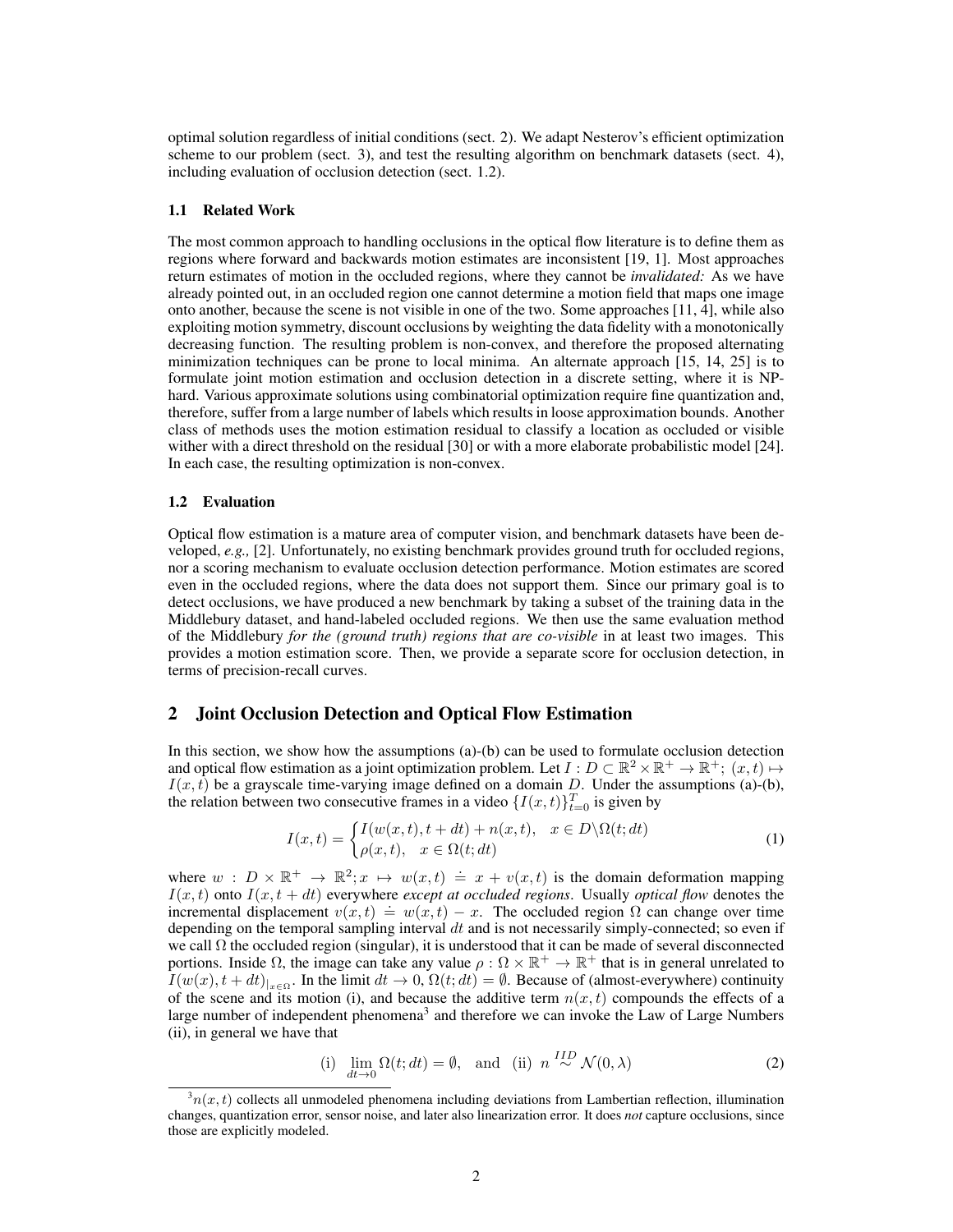i.e., the additive uncertainty is normally distributed in space and time with an isotropic and small variance  $\lambda > 0$ . We define the residual  $e : D \to \mathbb{R}$  on the entire image domain  $x \in D$ , via

$$
e(x,t;dt) \doteq I(x,t) - I(w(x,t),t+dt) = \begin{cases} n(x,t), & x \in D \backslash \Omega \\ \rho(x,t) - I(w(x,t),t+dt), & x \in \Omega \end{cases}
$$
(3)

which we can write as the sum of two terms,  $e_1 : D \to \mathbb{R}$  and  $e_2 : D \to \mathbb{R}$ , also defined on the entire domain  $D$  in such a way that

$$
\begin{cases} e_1(x,t;dt) \doteq \rho(x,t) - I(w(x,t),t+dt), & x \in \Omega \\ e_2(x,t;dt) \doteq n(x,t), & x \in D \backslash \Omega. \end{cases}
$$
\n(4)

Note that  $e_2$  is undefined in  $\Omega$ , and  $e_1$  is undefined in  $D\setminus\Omega$ , in the sense that they can take any value there, including zero, which we will assume henceforth. We can then write, for any  $x \in D$ ,

$$
I(x,t) = I(w(x,t),t + dt) + e_1(x,t;dt) + e_2(x,t;dt)
$$
\n(5)

and note that, because of (i)  $e_1$  is *large but sparse*,<sup>4</sup> while because of (ii)  $e_2$  is *small but dense*<sup>4</sup>. We will use this as an inference criterion for  $w$ , seeking to optimize a data fidelity term that minimizes the number of nonzero elements of  $e_1$  (a proxy of the area of  $\Omega$ ), and the negative log-likelihood of  $n$ .

$$
\psi_{\text{data}}(w, e_1) \doteq ||e_1||_{\mathbb{L}^0(D)} + \frac{1}{\lambda} ||e_2||_{\mathbb{L}^2(D)} \text{ subject to (5)}
$$
\n
$$
= \frac{1}{\lambda} ||I(x, t) - I(w(x, t), t + dt) - e_1||_{\mathbb{L}^2(D)} + ||e_1||_{\mathbb{L}^0(D)}
$$
\n(6)

where  $||f||_{\mathbb{L}^0(D)} = |\{x \in D | f(x) \neq 0\}|$  and  $||f||_{\mathbb{L}^2(D)} = \int_D |f(x)|^2 dx$ . Unfortunately, we do not know anything about  $e_1$  other than the fact that it is sparse, and that what we are looking for is  $\chi(\Omega) \propto e_1$ , where  $\chi : D \to \mathbb{R}^+$  is the characteristic function that is non-zero when  $x \in \Omega$ , i.e., where the occlusion residual is non-zero. So, the data fidelity term depends on w *but also on the characteristic function of the occlusion domain*  $\Omega$ .<sup>5</sup> For a sufficiently small  $dt$ , we can approximate, for any  $x \in D \backslash \Omega$ ,

$$
I(x, t + dt) = I(x, t) + \nabla I(x, t)v(x, t) + n(x, t)
$$
\n(9)

where the linearization error has been incorporated into the uncertainty term  $n(x, t)$ . Therefore, following the same previous steps, we have

$$
\psi_{\text{data}}(v, e_1) = \|\nabla I v + I_t - e_1\|_{\mathbb{L}^2(D)} + \lambda \|e_1\|_{\mathbb{L}^0(D)}.
$$
\n(10)

Since we typically do not know the variance  $\lambda$  of the process n, we will treat it as a tuning parameter, and because  $\psi_{\text{data}}$  or  $\lambda\psi_{\text{data}}$  yield the same minimizer, we have attributed the multiplier  $\lambda$  to the second term. In addition to the data term, because the unknown  $v$  is infinite-dimensional and the problem is ill-posed, we need to impose regularization, for instance by requiring that the total variation (TV) be small

$$
\psi_{\text{reg}}(v) = \mu \|v_1\|_{TV} + \mu \|v_2\|_{TV} \tag{11}
$$

where  $v_1$  and  $v_2$  are the first and second components of the optical flow v,  $\mu$  is a multiplier factor to weight the strength of the regularizer and the weighted isotropic TV norm is defined by

$$
||f||_{TV(D)} = \int_D \sqrt{(g_1(x)\nabla_x f(x))^2 + (g_2(x)\nabla_y f(x))^2} dx,
$$

4 *Sparse* stands for almost everywhere zero on D. Similarly, *dense* stands for almost everywhere non-zero.

$$
\nabla I(x,t) \quad \doteq \quad \begin{bmatrix} I\left(x + \begin{bmatrix} 1\\ 0\\ 1 \end{bmatrix}, t\right) - I(x,t) \\ I\left(x + \begin{bmatrix} 0\\ 1\\ 1 \end{bmatrix}, t\right) - I(x,t) \end{bmatrix}^T \tag{7}
$$

$$
I_t(x,t) \quad \doteq \quad I(x,t+dt) - I(x,t). \tag{8}
$$

<sup>&</sup>lt;sup>5</sup>In a digital image, both domains D and  $\Omega$  are discretized into a lattice, and dt is fixed. Therefore, spatial and temporal derivative operators are approximated, typically, by first-order differences. We use the formal notation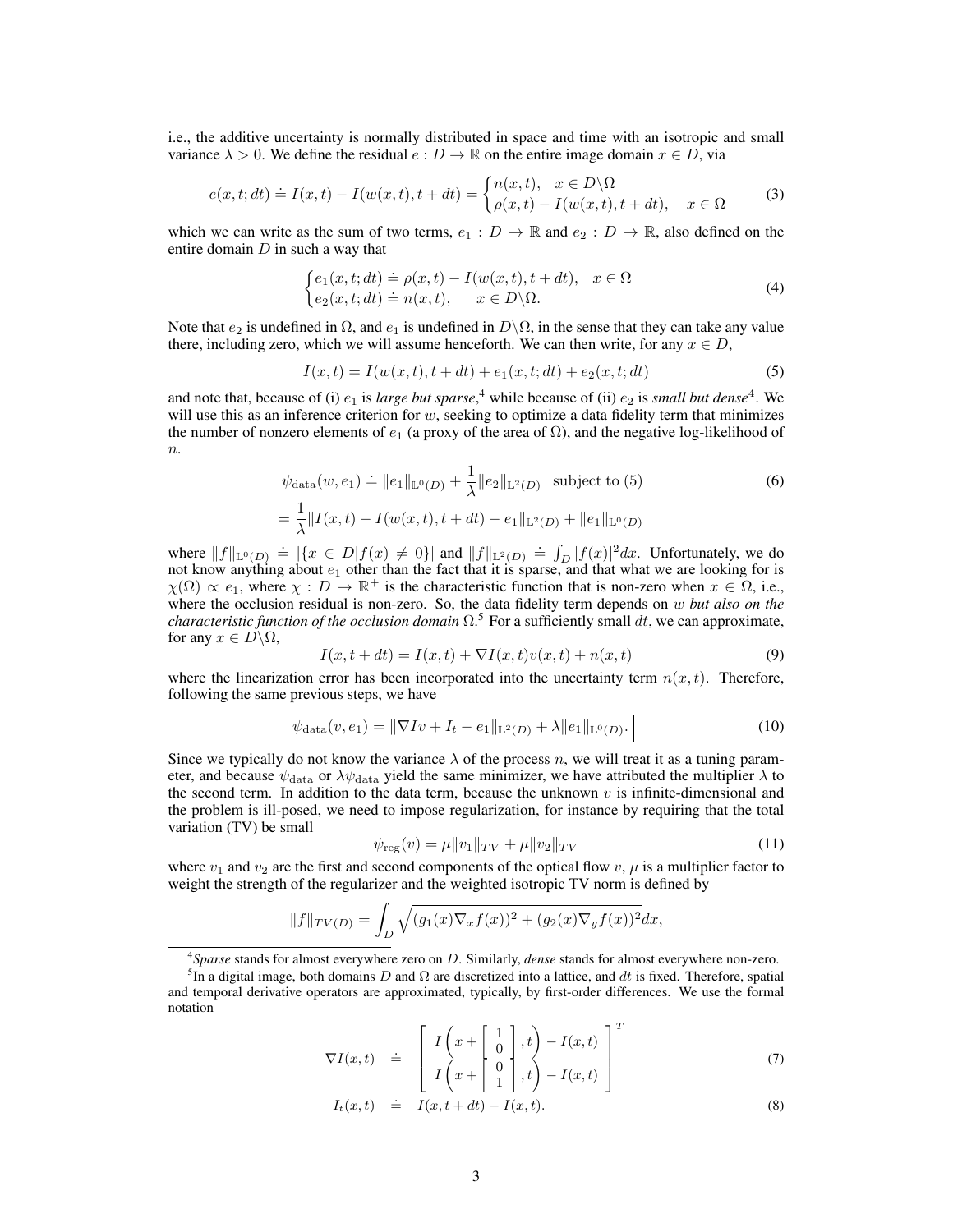where  $g_1(x) \approx exp(-\beta |\nabla_x I(x)|)$  and  $g_2(x) \approx exp(-\beta |\nabla_y I(x)|)$ ;  $\beta$  is a normalizing factor. TV is desirable in the context of occlusion detection because it does not penalize motion discontinuities significantly. The overall problem can then be written as the minimization of the cost functional  $\psi = \psi_{\text{data}} + \psi_{\text{reg}}$ , which is

$$
\hat{v}_1, \hat{v}_2, \hat{e}_1 = \arg\min_{v_1, v_2, e_1} \underbrace{\|\nabla I v + I_t - e_1\|_{\mathbb{L}^2(D)}^2 + \lambda \|e_1\|_{\mathbb{L}^0(D)} + \mu \|v_1\|_{TV(D)} + \mu \|v_2\|_{TV(D)}}_{\psi(v_1, v_2, e_1)} \tag{12}
$$

In a digital image, the domain D is quantized into an  $M \times N$  lattice  $\Lambda$ , so we can write (12) in matrix form as:

$$
\hat{v}_1, \hat{v}_2, \hat{e}_1 = \arg\min_{v_1, v_2, e_1} \frac{1}{2} \|A[v_1, v_2, e_1]^T + b\|_{\ell_2}^2 + \lambda \|e_1\|_{\ell_0} + \mu \|v_1\|_{TV} + \mu \|v_2\|_{TV} \tag{13}
$$

where  $e_1 \in \mathbb{R}^{MN}$  is the vector obtained from stacking the values of  $e_1(x, t)$  on the lattice  $\Lambda$  on top of one another (column-wise), and similarly with the vector field components  $\{v_1(x,t)\}_{x\in\Lambda}$ and  $\{v_2(x,t)\}_{x\in\Lambda}$  stacked into MN-dimensional vectors  $v_1, v_2 \in \mathbb{R}^{MN}$ . The spatial derivative matrix A is given by  $A = [diag(\nabla_x I)$   $diag(\nabla_y I) - \mathcal{I}]$ , where  $\mathcal I$  is the  $MN \times MN$ identity matrix, and the temporal derivative values  $\{I_t(x,t)\}_{x\in\Lambda}$  are stacked into b. For finitedimensional vectors  $u \in \mathbb{R}^{MN}$ ,  $||u||_{\ell^2} = \sqrt{\langle u, u \rangle}$ ,  $||u||_{\ell_0} = |\{u_i | u_i \neq 0\}|$  and  $||u||_{TV} =$  $\sum \sqrt{((g_1)_i(u_{i+1} - u_i))^2 + ((g_2)_i(u_{i+M} - u_i))^2}$  where  $g_1$  and  $g_2$  are the stacked versions of  ${g_1(x)}_{x\in\Lambda}$  and  ${g_2(x)}_{x\in\Lambda}$ .

In practice, (13) is NP-hard. Therefore, as customary, we relax it by minimizing the *weighted-* $\ell_1$ norm of  $e_1$ , instead of  $\ell_0$ , such that

$$
\hat{v}_1, \hat{v}_2, \hat{e}_1 = \arg\min_{v_1, v_2, e_1} \frac{1}{2} \|A[v_1, v_2, e_1]^T + b\|_{\ell_2}^2 + \lambda \|We_1\|_{\ell_1} + \mu \|v_1\|_{TV} + \mu \|v_2\|_{TV} \tag{14}
$$

where W is a diagonal weight matrix and  $||u||_{\ell_1} = \sum |u_i|$ . When W is the identity, (14) becomes a standard convex relaxation of (13) and its *globally optimal solution* can be reached efficiently [27]. However, the  $\ell_0$  norm can also be approximated by reweighting  $\ell_1$ , as proposed by Candes et al. [5], by setting the diagonal elements of W to  $w_i \approx 1/((|e_1)_i| + \epsilon)$ ,  $\epsilon$  small, after each iteration of (14). The data term of the standard (unweighted) relaxation of (13) can be interpreted as a Huber norm [10]. We favor the more general (14) as the resulting estimate of  $e_1$  is more stable and sparse.

The model (9) is valid to the extent in which dt is sufficiently small relative to v (or v sufficiently slow relative to dt), so the linearization error does not alter the statistics of the residual n. When this is not the case, remedies must be enacted to restore *proper sampling* conditions [22] and therefore differentiate contributions to the residual coming from sampling artifacts (aliasing), rather than occlusions. This can be done by solving (14) in scale-space, as customary, with coarser scales used to initialize  $\hat{v}_1$ ,  $\hat{v}_2$  so the increment is properly sampled, and the occlusion term  $e_1$  added at the finest scale.

The residual term  $e_1$  in (5) have been characterized in some literature as modeling *illumination changes* [21, 16, 26, 13]. Note that, even if the model (5) appears similar, the *priors* on  $e_1$  are rather different: Sparsity in our case, smoothness in theirs. While sparsity is clearly motivated by (i), for illumination changes to be properly modeled, a *reflectance function* is necessary, which is absent in all models of the form (5) (see [23].)

## 3 Optimization with Nesterov's Algorithm

In this section, we describe an efficient algorithm to solve (14) based on Nesterov's first order scheme [17] which provides  $O(1/k^2)$  convergence in k iterations, whereas for standard gradient descent, it is  $O(1/k)$ , a considerable advantage for a large scale problem such as (14). To simplify the notation we let  $(e_1)_i \doteq w_i(e_1)_i$ , so that  $A = [diag(\nabla_x I) \ diag(\nabla_y I) - W^{-1}]$ . We then have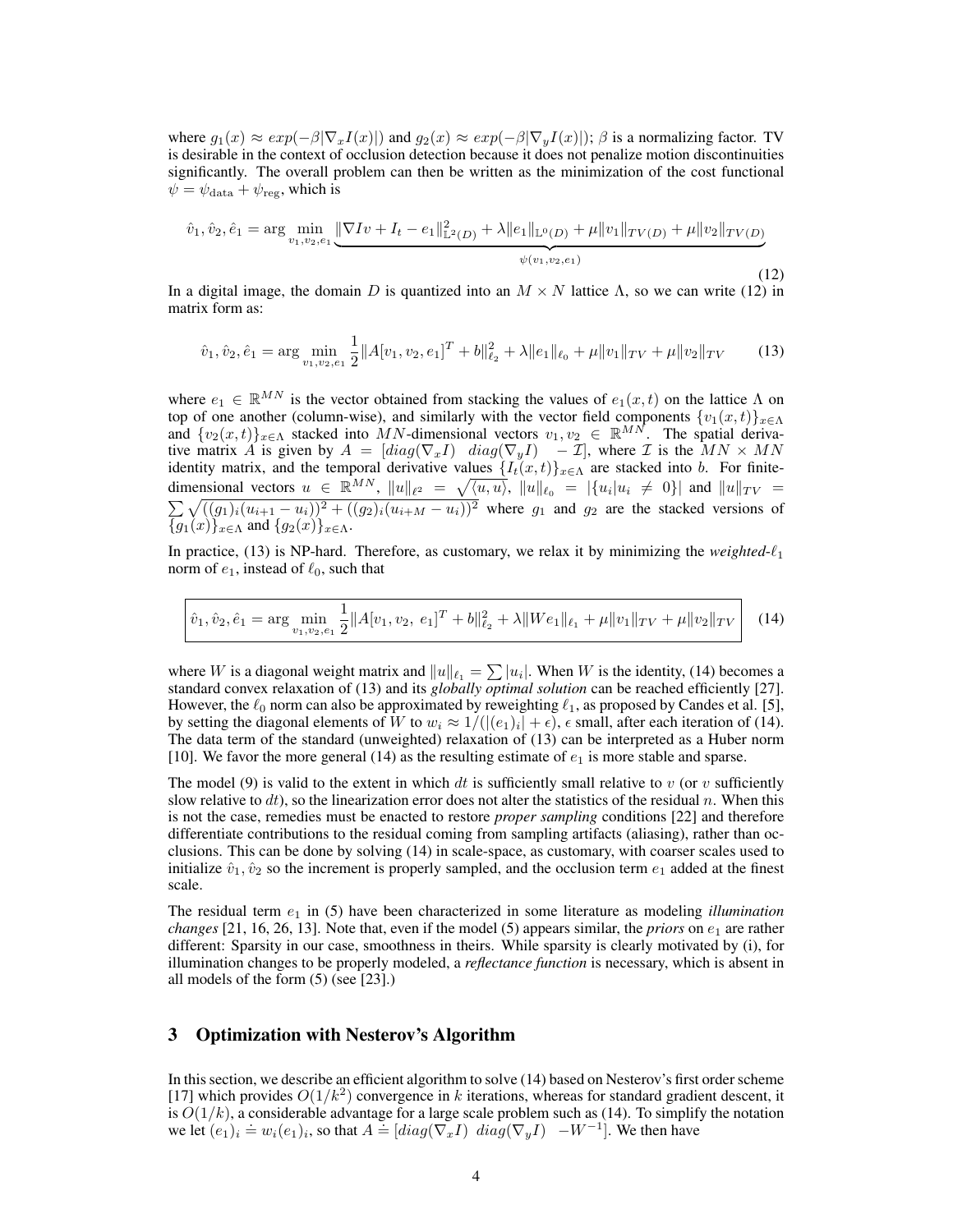**Initialize**  $v_1^0, v_2^0, e_1^0$ . For  $k \ge 0$ 1. Compute  $\nabla \psi(v_1^k, v_2^k, e_1^k)$ 2. Compute  $\alpha_k = 1/2(k+1), \tau_k = 2/(k+3)$ 3. Compute  $y_k = [v_1^k, v_2^k, e_1^k]^T - (1/L)\nabla\psi(v_1^k, v_2^k, e_1^k),$ 4. Compute  $z_k = [v_1^0, v_2^0, e_1^0]^T - (1/L) \sum_{i=0}^k \alpha_i \nabla \psi(v_1^i, v_2^i, e_1^i)$ , 5. Update  $[v_1^k, v_2^k, e_1^k]^T = \tau_k z_k + (1 - \tau_k) y_k$ . Stop when the solution converges.

In order to implement this scheme, we need to address the nonsmooth nature of  $\ell_1$  in the computation of  $\nabla \psi$  [18], a common problem in sparse optimization [3]. We write  $\psi(v_1, v_2, e_1)$  as

$$
\psi(v_1, v_2, e_1) = \psi_1(v_1, v_2, e_1) + \lambda \psi_2(e_1) + \mu \psi_3(v_1) + \mu \psi_4(v_2),
$$

and compute the gradient of each term separately.  $\nabla_{v_1,v_2,e_1} \psi_1(v_1,v_2,e_1)$  is straightforward:

$$
\nabla_{v_1, v_2, e_1} \psi_1(v_1, v_2, e_1) = A^T A [v_1, v_2, e_1]^T + A^T b.
$$

The other three terms require smoothing.  $\psi_2(e_1) = ||e_1||_{\ell_1}$  can be rewritten as  $\psi_2(e_1) =$  $\max_{\|u\|_{\infty}\leq 1} \langle u, e_1\rangle$  in terms of its conjugate. [18] proposes a smooth approximation

$$
\psi_2^{\sigma}(e_1) = \max_{\|u\|_{\infty} \le 1} \langle u, e_1 \rangle - \frac{1}{2}\sigma \|u\|_{\ell_2}^2, \tag{15}
$$

and shows that (15) is differentiable and  $\nabla_{e_1} \psi_2^{\sigma}(e_1) = u^{\sigma}$ , where  $u^{\sigma}$  is the solution of (15):

$$
u_i^{\sigma} = \begin{cases} \sigma^{-1}(e_1)_i, & |(e_1)_i| < \sigma, \\ \text{sgn}((e_1)_i), & \text{otherwise.} \end{cases} \tag{16}
$$

Following [3],  $\nabla_{v_1} \psi_3$  is given by  $\nabla_{v_1} \psi_3^{\sigma}(v_1) = G^T u^{\sigma}$  where  $G = [G_1, G_2]^T$ ,  $G_1$  and  $G_2$  are weighted horizontal and vertical differentiation operators, and  $u^{\sigma}$  has the form  $[u^1, u^2]$  where

$$
u_i^{1,2} = \begin{cases} \sigma^{-1}(G_{1,2}v_1)_i, & ||[(G_1v_1)_i \ (G_2v_1)_i]^T||_{\ell_2} < \sigma, \\ ||[(G_1v_1)_i \ (G_2v_1)_i]^T||_{\ell_2}^{-1}(G_{1,2}v_1)_i, & \text{otherwise.} \end{cases} \tag{17}
$$

 $\nabla_{v_2} \psi_4$  can be computed in the same way. Once we have computed each term,  $\nabla \psi(v_1, v_2, e_1)$  is

$$
\nabla \psi(v_1, v_2, e_1) = \nabla \psi_1 + [\lambda \nabla_{e_1} \psi_2, \mu \nabla_{v_1} \psi_3, \mu \nabla_{v_2} \psi_4]^T.
$$
 (18)

We also need the Lipschitz constant L to compute the auxiliary variables  $y_k$  and  $z_k$  to minimize  $\psi$ . Since  $||G<sup>T</sup>G||_2$  is bounded above [7] by 8, given the coefficients  $\lambda$  and  $\mu$ , L is given by

$$
L = \max(\lambda, 8\mu)/\sigma + \|A^T A\|_2.
$$

A crucial element of the scheme is the selection of  $\sigma$ . It trades off accuracy and speed of convergence. A large  $\sigma$  yields a smooth solution, which is undesirable when minimizing the  $\ell_1$  norm. A small  $\sigma$  causes slow convergence. We have chosen  $\sigma$  empirically, although the continuation algorithm proposed in [3] could be employed to adapt  $\sigma$  during convergence.

# 4 Experiments

To evaluate occlusion detection (Sect. 1.2), we start from [2] and generate occlusion maps as follows: for each training sequence, the residual computed from the given ground truth motion is used as a discriminant to determine ground truth occlusions, fixing obvious errors in the occlusion maps by hand. We therefore restrict the evaluation of motion to the co-visible regions, and evaluate occlusion detection as a standard binary classification task. We compare our algorithm to [29] and [14], the former is an example of robust motion estimation and the latter is a representative of the approaches described in Sect. 1.1.

In our implementation<sup>6</sup>, we first solve (14) with standard relaxation (W is the identity) and then with reweighted- $\ell_1$ . To handle large motion, we use a pyramid with scale factor 0.5 and up to 4 levels;  $\lambda$  and  $\mu$  are fixed at 0.002 and 0.001 (Flower Garden) and 0.0006 and 0.0003 (Middlebury) respectively. To make comparison with [29] fair, we modify the code provided online<sup>7</sup> to include

<sup>&</sup>lt;sup>6</sup>The source code is available at http://vision.ucla.edu/~ayvaci/occlusion-detection/

<sup>7</sup> http://gpu4vision.icg.tugraz.at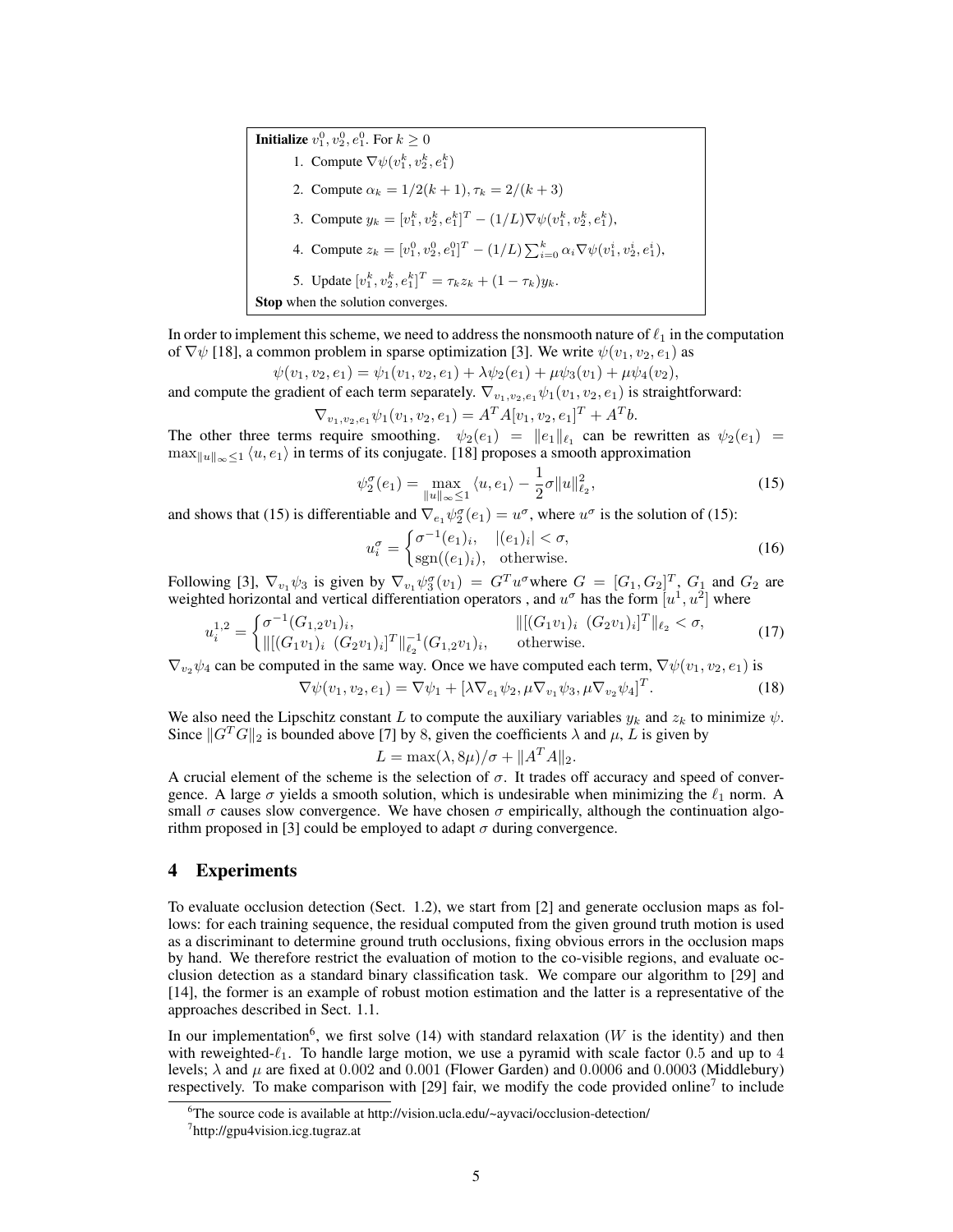anisotropic regularization (Fig. 1). Note that no occlusion is present in the residual of the motion field computed by TV-L1, and subsequently the motion estimates are less precise around occluding boundaries (top-left corner of the Flower Garden, plane in the left in Venus).



Figure 1: Comparison with TV-L1 [29] on "Venus" from [2] and "Flower Garden." The first column shows the motion estimates by TV-L1, color-coded as in [29], the second its residual  $I(x,t)$  –  $I(w(x), t+dt)$ ; the third shows our motion estimates, and the fourth our residual  $e_1$  defined in (14).

Other frames of the Flower Garden sequence are shown in Fig. 2, where we have regularized the occluded region by minimizing a unilateral energy on  $e_1$  with graph-cuts. We have also compared



Figure 2: Motion estimates for more frames of the Flower Garden sequence (left), residual e (middle), and occluded region (right).

motion estimates obtained with our method and [29] in the co-visible regions for the Middlebury dataset (Table 1). Since occlusions can only be determined at the finest scale absent proper sampling conditions, in this experiment we minimize the same functional of [29] at coarse scales, and switch to (14) at the finest scale. To evaluate occlusion detection performance, we again use the Middlebury, and compare  $e_1$  to ground truth occlusions using precision/recall curves (Fig. 3) and average precision values (Table 2). We also show the improvement in detection performance when we use reweighted- $\ell_1$ , in Table 2. We have compared our occlusion detection results to [14], using the code provided online by the authors (Table 3). Comparing motion estimates gives an unfair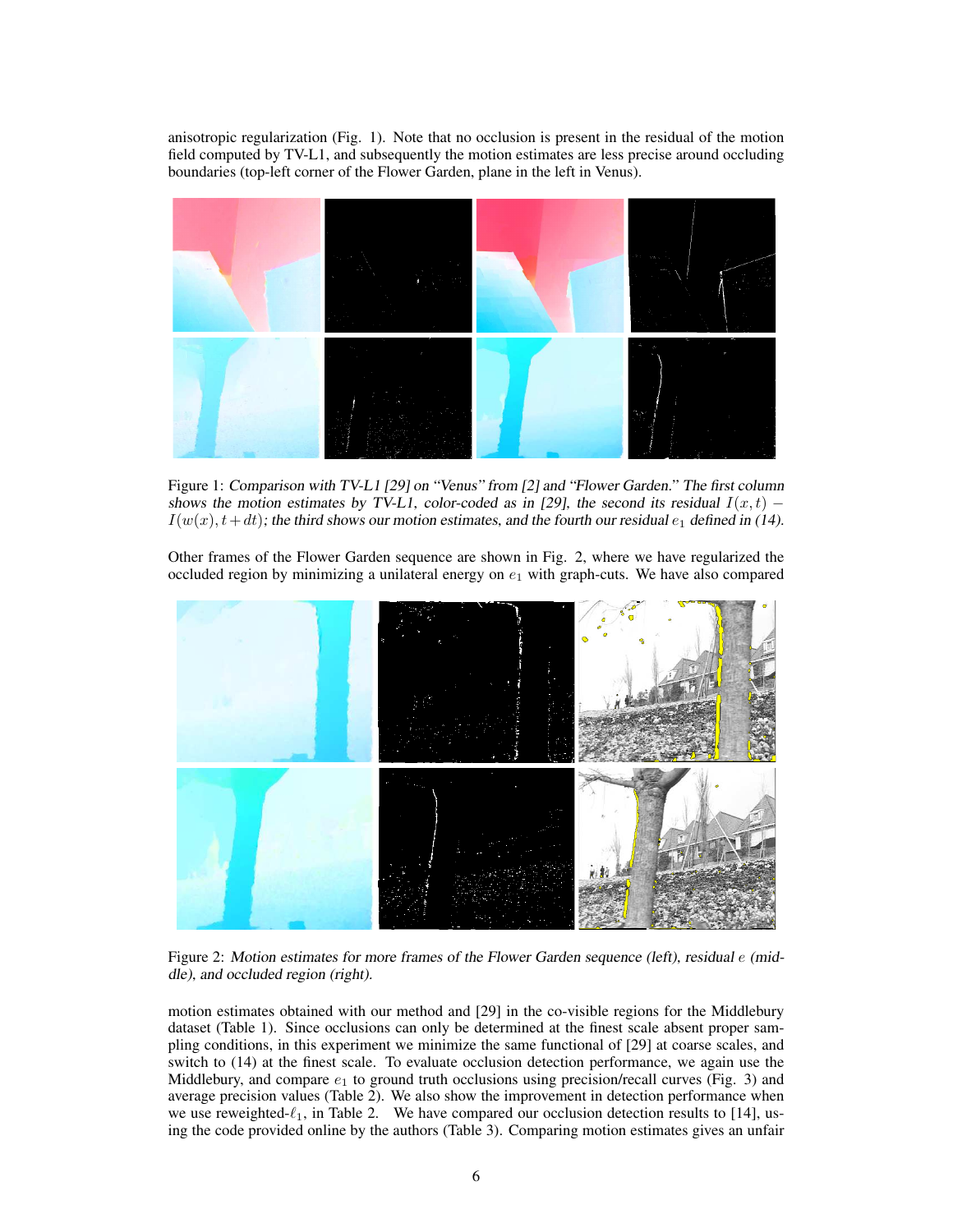|                    | Venus | RubberWhale | Hydrangea | Grove <sub>2</sub> | Grove3 | Urban2 | Urban <sub>3</sub> |
|--------------------|-------|-------------|-----------|--------------------|--------|--------|--------------------|
| AAE (ours)         | 4.37  | 5.42        | 2.35      | 2.32               | 5.72   | 3.60   | 6.41               |
| AAE (L1TV)         | 5.28  | 4.49        | 2.44      | 3.45               | 7.66   | 3.57   | 712                |
| AEPE (ours)        | 0.30  | 0.18        | 0.19      | 0.16               | 0.59   | 0.39   | 0.84               |
| <b>AEPE (L1TV)</b> | 0.33  | 0.13        | 0.20      | 0.24               | 0.74   | 0.46   | 0.89               |

Table 1: Quantitative comparison of our algorithm with TV-L1 [29]. Average Angular Error (AAE) and Average End Point Error (AEPE) of motion estimates in co-visible regions.



Figure 3: Left to right: Representative samples of motion estimates from the Middlebury dataset, labeled ground-truth occlusions, error term estimate  $e_1$ , and precision-recall curves for our occlusion detection.

advantage to our algorithm because their approach is based on quantized disparity values, yielding lower accuracy.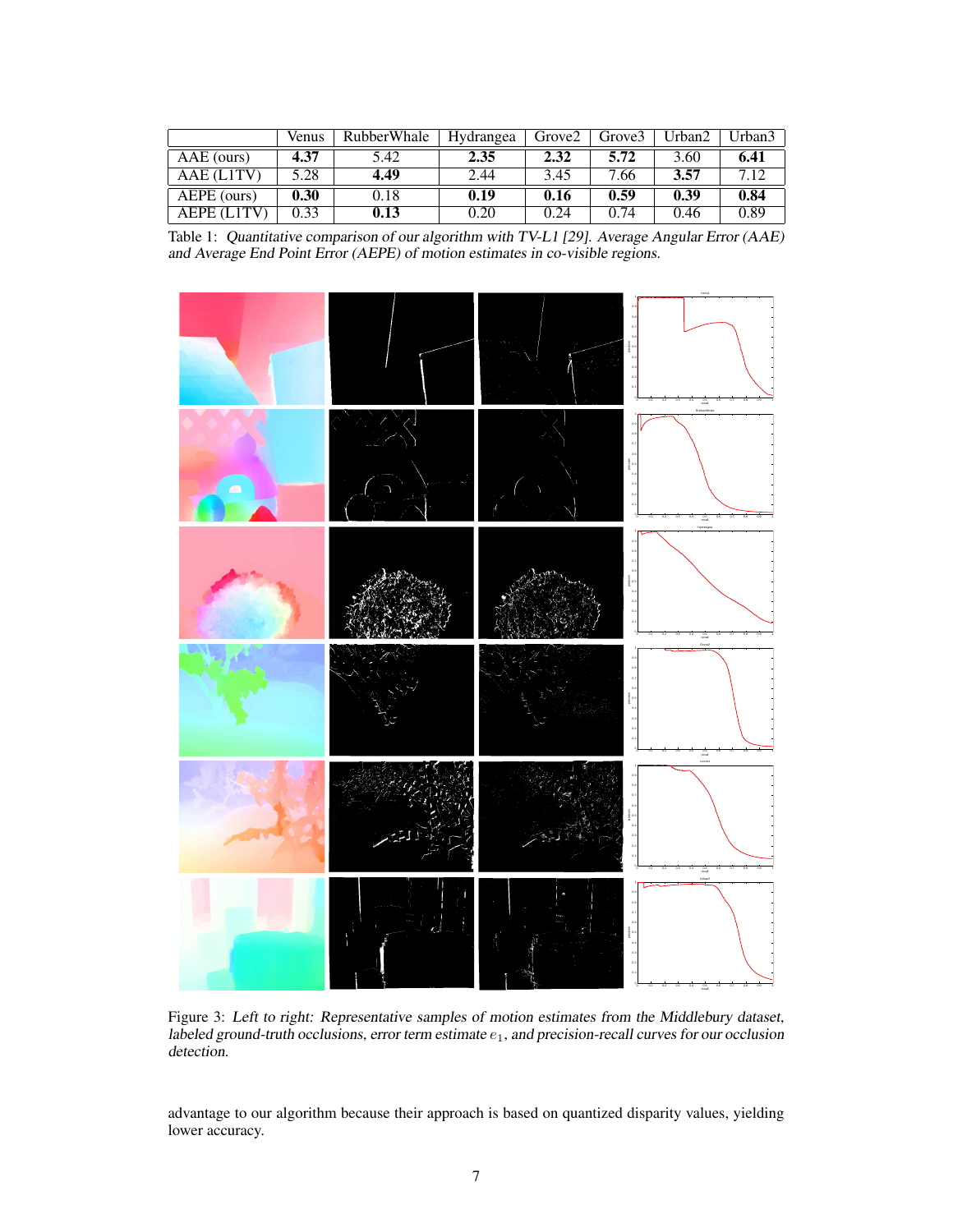|                      | Venus | Rubber Whale | $\perp$ Hydrangea | Grove2   Grove3 |      | Urban2 | Urban3   |
|----------------------|-------|--------------|-------------------|-----------------|------|--------|----------|
|                      | 0.67  | 0.48         | 0.55              | 0.70            | 0.60 |        | $0.80\,$ |
| reweighted- $\ell_1$ | 0.69  | 0.49         | $0.5^{-}$         | 0.70            | 0.61 |        | ${0.80}$ |

Table 2: Average precision of our approach on Middlebury data with and without re-weighting.

It takes 186 seconds for a Matlab/C++ implementation of Nesterov's algorithm to converge to a solution on a  $288 \times 352$  frame from Flower Garden sequence. We have also compared Nesterov's algorithm to split-Bregman's method [9] for minimization of (14) in terms of convergence speed and reported the results in [20].

|                 | <b>Venus</b> | <b>RubberWhale</b> | Hydrangea | Grove <sub>2</sub> | Grove3 | ∐rban2 | $U$ rban?     |
|-----------------|--------------|--------------------|-----------|--------------------|--------|--------|---------------|
| Precision [14]  | 0.61         | 0.46               | 0.68      |                    | በ 79   | 0.26   | 0.56          |
| Recall $[14]$   | 0.66         | 0.20               | 0.20      | 0.55               | 0.45   | 0.50   | $0.5^{\circ}$ |
| Precision(ours) | 0.69         | 0.91               | 0.96      | 0.96               | 0.86   | 0.95   | 0.94          |

Table 3: Comparison with [14] on Middlebury. Since Kolmogorov et al. provide a binary output, we display our precision at their same recall value.

# 5 Discussion

We have presented an algorithm to detect occlusions and establish correspondence between two images. It leverages on a formulation that, starting from standard assumptions (Lambertian reflection, constant diffuse illumination), arrives at a *convex optimization problem*. Our approach does *not* assume a rigid scene, nor a single moving object. It also does *not* assume that the occluded region is simply connected: Occlusions in natural scenes can be very complex (see Fig. 3) and should therefore, in general, not be spatially regularized. The fact that occlusion detection reduces to a two-phase segmentation of the domain into either occluded ( $\Omega$ ) or visible ( $D\setminus\Omega$ ) should not confuse the reader familiar with the *image segmentation* literature whereby two-phase segmentation of *one object* (foreground) from the background can be posed as a convex optimization problem [6], but breaks down in the presence of multiple objects, or "phases." Note that in [6] the problem can be made convex only in  $e_1$ , but not jointly in  $e_1$  and v. We focus on inter-frame occlusion detection; temporal consistency of occlusion "layers" was addressed in [12].

The limitations of our approach stand mostly in its dependency from the regularization coefficients  $\lambda$  and  $\mu$ . In the absence of some estimate of the variance coefficient  $\lambda$ , one is left with tuning it by trial-and-error. Similarly,  $\mu$  is a parameter that, like in any classification problem, trades off missed detections and false alarms, and therefore no single value is "optimal" in any meaningful sense. These limitations are shared by most variational optical flow estimation algorithms.

Acknowledgement: This work was supported by AFOSR FA9550-09-1-0427, ARO 56765-CI, and ONR N00014-08-1-0414.

#### References

- [1] L. Alvarez, R. Deriche, T. Papadopoulo, and J. Sanchez. Symmetrical dense optical flow estimation with ´ occlusions detection. *International Journal of Computer Vision*, 75(3):371–385, 2007.
- [2] S. Baker, D. Scharstein, J. Lewis, S. Roth, M. Black, and R. Szeliski. A database and evaluation methodology for optical flow. In *Proceedings of the International Conference on Computer Vision*, volume 5, 2007.
- [3] S. Becker, J. Bobin, and E. Candes. Nesta: A fast and accurate first-order method for sparse recovery. *Arxiv preprint arXiv*, 904, 2009.
- [4] R. Ben-Ari and N. Sochen. Variational stereo vision with sharp discontinuities and occlusion handling. *ICCV. IEEE Computer Society*, pages 1–7, 2007.
- [5] E. Candes, M. Wakin, and S. Boyd. Enhancing sparsity by reweighted 1 minimization. *Journal of Fourier Analysis and Applications*, 14(5):877–905, 2008.
- [6] T. Chan, S. Esedoglu, and M. Nikolova. Algorithms for finding global minimizers of denoising and segmentation models. *SIAM J. Appl. Math*, 66(1632-1648):1, 2006.